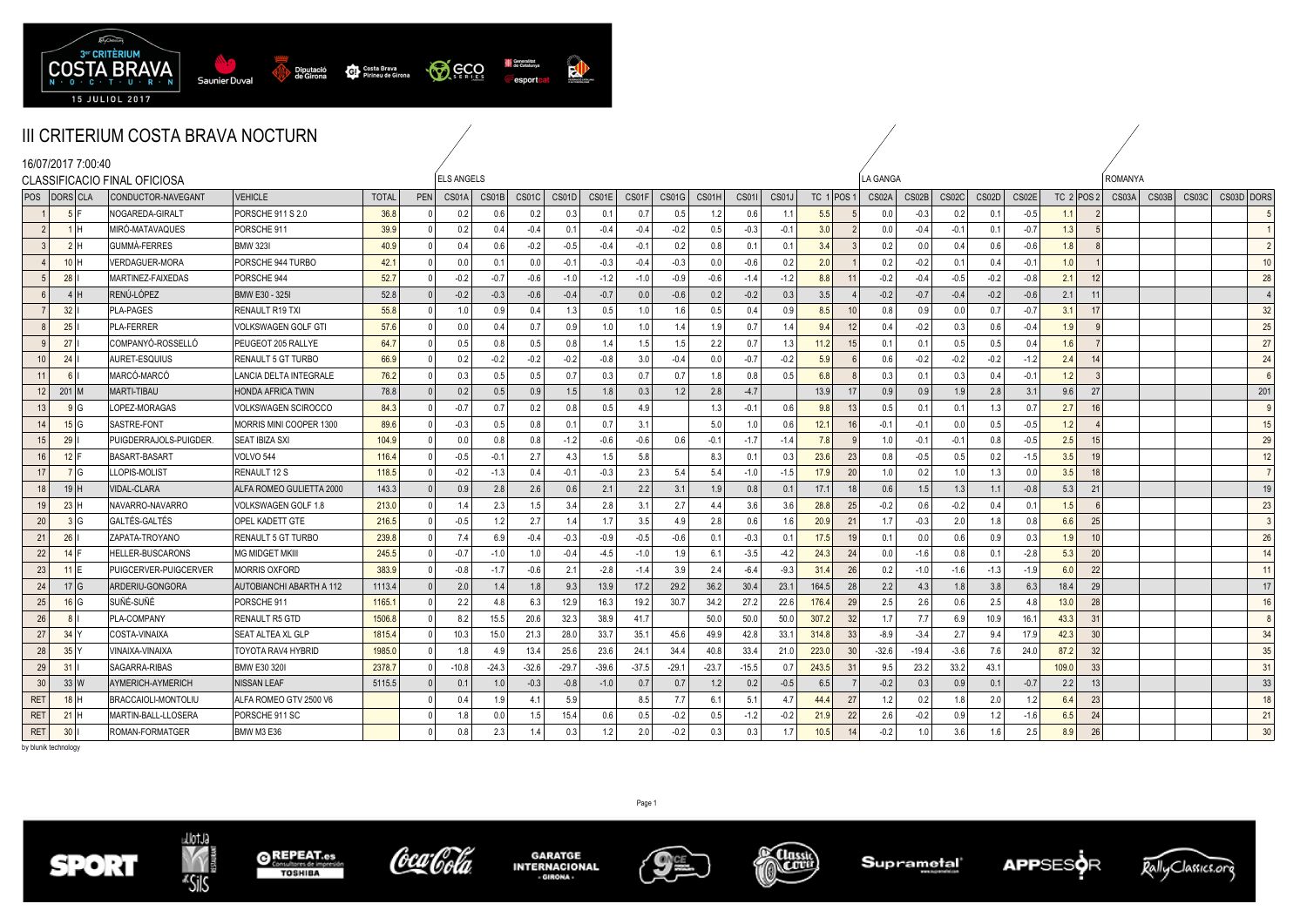

| 16/07/2017 7:00:40 |                                | <b>CLASSIFICACIO FINAL OFICIOSA</b> |                                 |     |                | SANT FELIU-ST.G |        |        |        |         |        |        |              |        |        |        |        |        |                 | <b>SANTA PELLAIA</b> |        |         |         |         |        |        |       |            |                |
|--------------------|--------------------------------|-------------------------------------|---------------------------------|-----|----------------|-----------------|--------|--------|--------|---------|--------|--------|--------------|--------|--------|--------|--------|--------|-----------------|----------------------|--------|---------|---------|---------|--------|--------|-------|------------|----------------|
| POS   DORS CLA     |                                | CONDUCTOR-NAVEGANT                  | <b>VEHICLE</b>                  |     | TC 3 POS 3     | CS04A           | CS04B  | CS04C  | CS04E  | CS04F   | CS04G  | CS04H  | <b>CS041</b> | CS04J  | CS04L  | CS04M  | CS04N  |        | TC 4 POS 4      | CS05A                | CS05B  | CS05C   | CS05D   | CS05E   | CS05F  | CS05G  | CS05H | CS05I DORS |                |
|                    |                                | NOGAREDA-GIRAL1                     | PORSCHE 911 S 2.0               | 0.0 |                | $-0.4$          | 0.3    | $-0.3$ | 0.8    | 0.7     | 0.7    | 1.6    | 1.6          | 0.3    | 0.2    | 0.0    | 0.4    | 7.3    |                 | $-0.2$               | 0.0    | 0.8     | $-0.1$  | 0.1     | 0.1    | 0.6    |       | 0.5        |                |
| 2                  | 1H                             | MIRÓ-MATAVAQUES                     | PORSCHE 911                     | 0.0 |                | $-0.1$          | 0.1    | $-0.6$ | $-0.5$ | $-1.0$  | 1.1    | 2.0    | 2.0          | 0.6    | 2.1    | 1.8    | 2.3    | 14.2   | 11              | $-0.2$               | 0.1    | 0.6     | 0.0     | 0.7     | 0.1    | 0.0    |       | 0.0        |                |
| $\mathbf{3}$       | 2H                             | <b>GUMMA-FERRES</b>                 | <b>BMW 3231</b>                 | 0.0 |                | 1.0             | 1.0    | 0.5    | 0.7    | 0.8     | 0.4    | 1.2    | 2.3          | $-1.6$ | 0.1    | $-0.1$ | 0.7    | 10.4   |                 | 0.1                  | $-0.6$ | 0.3     | $-0.7$  | 0.4     | $-0.3$ | 0.0    |       | 0.8        | $\overline{2}$ |
|                    | 10H                            | /ERDAGUER-MORA                      | PORSCHE 944 TURBO               | 0.0 | 10             | $-0.2$          | 0.3    | $-0.1$ | 0.8    | 0.0     | 0.6    | 1.4    | 1.7          | 0.0    | $-0.5$ | $-0.7$ | $-0.4$ | 6.7    |                 | 0.0                  | $-0.3$ | 0.7     | 0.5     | 1.4     | 0.9    | 0.9    |       | 0.3        | 10             |
|                    | $28$                           | MARTINEZ-FAIXEDAS                   | PORSCHE 944                     | 0.0 | 25             | $-0.3$          | $-0.1$ | $-0.5$ | 0.3    | $-0.6$  | 0.0    | $-0.6$ | $-1.0$       | $-1.1$ | $-1.5$ | $-2.1$ | $-1.7$ | 9.8    |                 | $-0.4$               | $-0.8$ | $-0.2$  | $-0.1$  | 0.3     | 0.4    | 0.8    | 2.9   | 0.6        | 28             |
| 6                  | 4H                             | RENÚ-LÓPEZ                          | <b>BMW E30 - 325I</b>           | 0.0 |                | $-0.3$          | 0.0    | $-0.1$ | 0.1    | $-0.3$  | 0.6    | 1.8    | 1.6          | 0.1    | 0.5    | 0.7    | 1.3    | 7.4    |                 | $-0.2$               | 0.0    | 0.9     | 1.0     | 0.9     | 1.0    | 0.1    |       | 0.5        | $\overline{4}$ |
|                    | 32                             | <b>PLA-PAGES</b>                    | <b>RENAULT R19 TXI</b>          | 0.0 | 29             | 0.2             | 0.6    | $-0.5$ | $-0.2$ | 0.3     | 0.6    | 1.5    | 1.3          | 0.6    | 1.2    | 0.6    | 1.0    | 8.6    | 5               | 0.8                  | $-0.5$ | 0.9     | 0.2     | 1.2     | 0.6    | 0.2    | 3.8   | 0.5        | 32             |
|                    | 25                             | <b>PLA-FERRER</b>                   | VOLKSWAGEN GOLF GTI             | 0.0 | 22             | 0.4             | 0.8    | 0.4    | 1.5    | 0.5     | 0.8    | 1.7    | 0.4          | $-0.2$ | $-0.4$ | $-0.3$ | 0.3    | 7.7    |                 | 0.6                  | $-0.2$ | 0.7     | 0.2     | 1.0     | 0.4    | 0.4    |       | 1.0        | 25             |
|                    | 27 <sup>1</sup>                | COMPANYÓ-ROSSELLÓ                   | PEUGEOT 205 RALLYE              | 0.0 | 24             | 0.2             | 0.4    | 0.4    | 1.5    | 0.8     | 0.3    | 1.5    | 3.5          | 1.8    | 2.1    | 2.0    | 2.1    | 16.6   | 13              | $-0.1$               | 0.1    | 0.8     | 0.4     | 1.2     | 1.0    | 0.3    | 4.7   | 0.5        | 27             |
| 10                 | 24                             | AURET-ESQUIUS                       | <b>RENAULT 5 GT TURBO</b>       | 0.0 | 21             | 0.2             | 0.1    | $-0.5$ | $-1.2$ | $-2.1$  | $-1.9$ | $-1.0$ | $-1.3$       | $-2.8$ | $-3.0$ | $-3.6$ | $-2.9$ | 20.6   | 16              | 0.2                  | $-0.6$ | 0.7     | $-0.7$  | 0.0     | $-1.0$ | $-0.2$ | 4.8   | 0.4        | 24             |
| 11                 | 6                              | MARCÓ-MARCÓ                         | LANCIA DELTA INTEGRALE          | 0.0 |                | 0.2             | 0.5    | 0.3    | 1.2    | 0.6     | 1.5    | 3.3    | 2.7          | 0.8    | 0.3    | 0.0    | 0.7    | 12.1   | 10              | 0.1                  | 0.0    | 0.5     | $-1.0$  | 0.3     | $-0.9$ | 5.9    |       | 1.3        | 6              |
| 12                 | $201$ M                        | <b>MARTI-TIBAU</b>                  | <b>HONDA AFRICA TWIN</b>        | 0.0 | 33             | 0.2             | 0.7    | 1.1    | 2.5    | 1.8     | 1.8    | 1.9    | 2.2          | 0.5    | $-0.7$ | $-0.6$ | $-0.3$ | 14.3   | 12              | 0.1                  | $-0.1$ | 0.1     | 1.4     | 1.8     | 1.9    | 0.4    | 2.9   | 201<br>0.7 |                |
| 13                 | 9 G                            | LOPEZ-MORAGAS                       | VOLKSWAGEN SCIROCCO             | 0.0 |                | 0.1             | 0.8    | 0.3    | 1.5    | 1.4     | 3.0    | 3.5    | 3.6          | 3.3    | 0.7    | 0.6    | 2.0    | 20.8   | 17              | $-0.7$               | $-1.6$ | $-0.7$  | $-2.3$  | $-1.4$  | $-2.2$ | 0.4    | 5.4   | 1.0        | - 9            |
| 14                 | 15 G                           | SASTRE-FONT                         | MORRIS MINI COOPER 1300         | 0.0 | 14             | 0.1             | 1.0    | 0.7    | 1.7    | $-1.7$  | $-0.4$ | 1.0    | 0.5          | 0.6    | 0.2    | $-1.0$ | 0.1    | 9.0    | 6               | 0.5                  | $-1.2$ | $-0.3$  | $-2.0$  | $-0.6$  | $-1.4$ | 0.4    | 6.0   | 0.2        | 15             |
| 15                 | 29                             | PUIGDERRAJOLS-PUIGDER.              | <b>SEAT IBIZA SXI</b>           | 0.0 | 26             | 0.5             | 1.0    | $-0.4$ | 0.7    | 0.5     | 3.0    | 3.8    | 4.4          | 2.8    | 1.8    | 0.1    | 1.1    | 20.1   | 15              | 2.3                  | $-0.5$ | 1.8     | 1.0     | 1.5     | 0.0    | 1.1    |       | 0.6        | 29             |
| 16                 | $12$ <sup><math>F</math></sup> | <b>BASART-BASART</b>                | VOLVO 544                       | 0.0 | 12             | 0.1             | 1.1    | 0.5    | 1.7    | $-0.7$  | 0.3    | 1.5    | 1.2          | 0.7    | 0.5    | $-0.2$ | 1.6    | 10.1   | 8               | $-1.4$               | $-2.1$ | $-1.8$  | $-3.2$  | $-2.6$  | $-4.0$ | $-0.8$ | 5.2   | $-0.1$     | 12             |
| 17                 | 7 G                            | LLOPIS-MOLIST                       | <b>RENAULT 12 S</b>             | 0.0 |                | 0.7             | 2.1    | 3.4    |        | 2.7     | 2.7    | -4.2   | 0.8          | $-0.1$ | $-0.1$ | $-0.3$ | 0.3    | 17.4   | 14              | 3.4                  | $-0.5$ | $-1.9$  | $-3.0$  | $-2.9$  | $-4.4$ | 0.1    | 5.8   | $-0.1$     | $\overline{7}$ |
| 18                 | 19H                            | VIDAL-CLARA                         | ALFA ROMEO GULIETTA 2000        | 0.0 | 18             | 0.5             | 0.9    | 1.6    | 3.4    | 0.8     | 2.5    | 4.2    | 5.4          | 1.9    | 1.8    | 0.4    | 0.9    | 24.3   | 19              | 2.0                  | 0.1    | 1.9     | 2.5     | 1.7     | $-0.6$ | $-0.1$ |       | 1.3        | 19             |
| 19                 | 23H                            | NAVARRO-NAVARRO                     | VOLKSWAGEN GOLF 1.8             | 0.0 | 20             | 1.5             | 1.9    | 1.9    | 3.8    | 3.0     | 4.7    | 5.8    | 5.4          | 4.2    | 4.1    | 3.6    | 3.9    | 43.8   | 22              | 1.2                  | 0.7    | 1.9     | 1.8     | 3.2     | 2.3    | 2.3    | 5.3   | 2.9        | 23             |
| 20                 | 3 G                            | GALTÉS-GALTÉS                       | <b>OPEL KADETT GTE</b>          | 0.0 |                | 0.4             | 1.2    | 1.1    | 1.9    | 0.9     | 3.4    | 6.8    | 5.3          | 1.3    | $-0.6$ | $-1.1$ | 1.4    | 25.4   | 20              | 7.1                  | 6.0    | 0.7     | 1.8     | 2.0     | $-0.8$ | 0.1    | 7.9   | 2.0        | 3              |
| 21                 | 26                             | ZAPATA-TROYANO                      | <b>RENAULT 5 GT TURBO</b>       | 0.0 | 23             | 0.1             | 0.4    | $-0.2$ | 0.9    | 0.0     | 0.8    | 3.5    | 3.8          | 2.5    | 4.4    | 5.7    | 8.7    | 31.0   | 21              | 0.2                  | 0.2    | 1.0     | 1.3     | 2.0     | 2.6    | 7.9    | 8.1   | 4.5        | 26             |
| 22                 | $14$ F                         | <b>HELLER-BUSCARONS</b>             | <b>MG MIDGET MKIII</b>          | 0.0 | 13             | $-3.7$          | $-3.1$ | $-2.2$ | $-3.4$ | $-7.6$  | $-6.5$ | $-5.9$ | $-7.2$       | $-6.8$ | $-7.1$ | $-9.2$ | $-7.1$ | 69.8   | 23              | $-0.2$               | $-2.3$ | $-1.0$  | $-1.6$  | $-1.0$  | $-3.4$ | 2.9    | 10.4  | $-4.9$     | 14             |
| 23                 | $11$ <sup>IE</sup>             | PUIGCERVER-PUIGCERVER               | <b>MORRIS OXFORD</b>            | 0.0 | $1^{\circ}$    | 1.8             | $-5.4$ | $-5.2$ | $-6.9$ | $-18.3$ | $-2.1$ | 1.8    | 6.1          | 5.9    | 9.4    | 18.9   |        | 81.8   | 24              | 6.6                  | 8.8    | 7.5     | 9.5     | 12.8    | 4.2    | $-1.9$ | 7.4   | $-4.2$     | 11             |
| 24                 | 17 <sub>g</sub>                | ARDERIU-GONGORA                     | <b>AUTOBIANCHI ABARTH A 112</b> | 0.0 | 16             | 8.3             | $-4.4$ | 3.9    | 16.1   | 10.4    | 39.0   | 46.9   |              | 50.0   | 50.0   | 50.0   | 31.8   | 310.8  | 26              | 10.7                 | 12.6   | 5.4     | 13.3    | 18.5    | 9.6    | 0.3    | 10.7  | $-3.9$     | 17             |
| 25                 | 16 G                           | SUÑÉ-SUÑÉ                           | PORSCHE 911                     | 0.0 | 15             | 0.5             | 0.7    | 10.1   | 17.9   | 9.8     | 35.8   | 39.7   | 45.6         | 46.7   | 43.2   | 42.1   | $-3.4$ | 295.5  | 25              | 6.2                  | 5.8    | 1.5     | 4.9     | 8.5     | 1.0    | 6.4    | 18.5  | 3.7        | 16             |
| 26                 |                                | PLA-COMPANY                         | <b>RENAULT R5 GTD</b>           | 0.0 |                | 3.8             | 0.2    | 8.6    | 40.7   | 35.5    | 49.9   | 50.0   | 50.0         | 50.0   | 50.0   | 50.0   | 39.5   | 428.2  | 31              | 5.6                  | 8.5    | 0.4     | 6.0     | 8.0     | 3.7    | 13.6   | 19.7  | 4.6        | $\mathbf{g}$   |
| 27                 | 34 <sup>1</sup> Y              | COSTA-VINAIXA                       | <b>SEAT ALTEA XL GLP</b>        | 0.0 | 3 <sup>1</sup> | $-1.4$          | 1.9    | 10.5   | 24.0   | 20.9    | 37.8   | 41.    | 46.8         |        | 50.0   | 50.0   | 50.0   | 334.4  | 28              | 7.8                  | 4.5    | $-13.1$ | $-22.8$ | $-23.1$ | -45.0  | 15.6   | 22.6  | $-2.8$     | 34             |
| 28                 | 35 <sub>1</sub>                | <b>VINAIXA-VINAIXA</b>              | <b>TOYOTA RAV4 HYBRID</b>       | 0.0 | 32             | $-6.4$          | $-6.8$ | 16.2   | 38.6   | 30.1    |        | 50.0   | 50.0         | 50.0   | 50.0   | 50.0   | 44.1   | 392.2  | 30 <sup>°</sup> | 5.9                  | 5.6    | $-1.0$  | 9.8     | 20.7    | 26.6   | 14.4   | 28.6  | 24.8       | 35             |
| 29                 | 31                             | SAGARRA-RIBAS                       | <b>BMW E30 320</b>              | 0.0 | 28             | $-3.2$          | 19.0   | 50.0   | 50.0   | 45.5    | 50.0   | 50(    | 49.2         | 50.0   | 50.0   | 50.0   | 15.2   | 482.1  | 32              | 9.0                  | 15.4   | 19.1    | 40.9    | 49.8    | 45.3   | 25.8   | 25.0  | 50.0       | 31             |
| 30                 | 33 W                           | AYMERICH-AYMERICH                   | <b>NISSAN LEAF</b>              | 0.0 | 30             | 100.0           | 100.0  | 100.0  | 100.0  | 100.0   | 100.0  | 100.0  | 100.0        | 100.0  | 100.0  | 100.0  | 100.0  | 1200.0 | 33              | 100.0                | 100.0  | 100.0   | 100.0   | 100.0   | 100.0  | 100.0  | 100.0 | 100.0      | 33             |
| <b>RET</b>         | $18$ H                         | <b>BRACCAIOLI-MONTOLIU</b>          | ALFA ROMEO GTV 2500 V6          | 0.0 | 17             | 0.7             | 1.1    | 0.9    | 1.2    | 0.4     | 1.8    | 3.2    | 3.0          | 2.6    | 2.6    | 1.6    | 2.2    | 21.3   | 18              |                      |        |         |         |         |        |        |       |            | 18             |
| <b>RET</b>         | $21$ H                         | MARTIN-BALL-LLOSERA                 | PORSCHE 911 SC                  | 0.0 | 19             | 18.9            | 20.1   | 21.3   | 20.0   | 19.4    | 27.0   | 27.8   | 39.3         | 40.1   | 41.4   | 40.3   | 41.6   | 357.2  | 29              | 15.8                 | 18.0   | 24.8    |         | 50.0    | 50.0   | 50.0   | 50.0  | 50.0       | 21             |
| <b>RET</b>         | $30$                           | ROMAN-FORMATGER                     | BMW M3 E36                      | 0.0 | 27             | 10.0            | 1.6    | 3.5    | 9.1    | $-0.9$  |        | 50.0   | 50.0         | 50.0   | 50.0   | 50.0   | 50.0   | 325.1  | 27              |                      |        |         |         |         |        |        |       |            | 30             |

by blunik technology











**CLOSSIC** 

Page 2





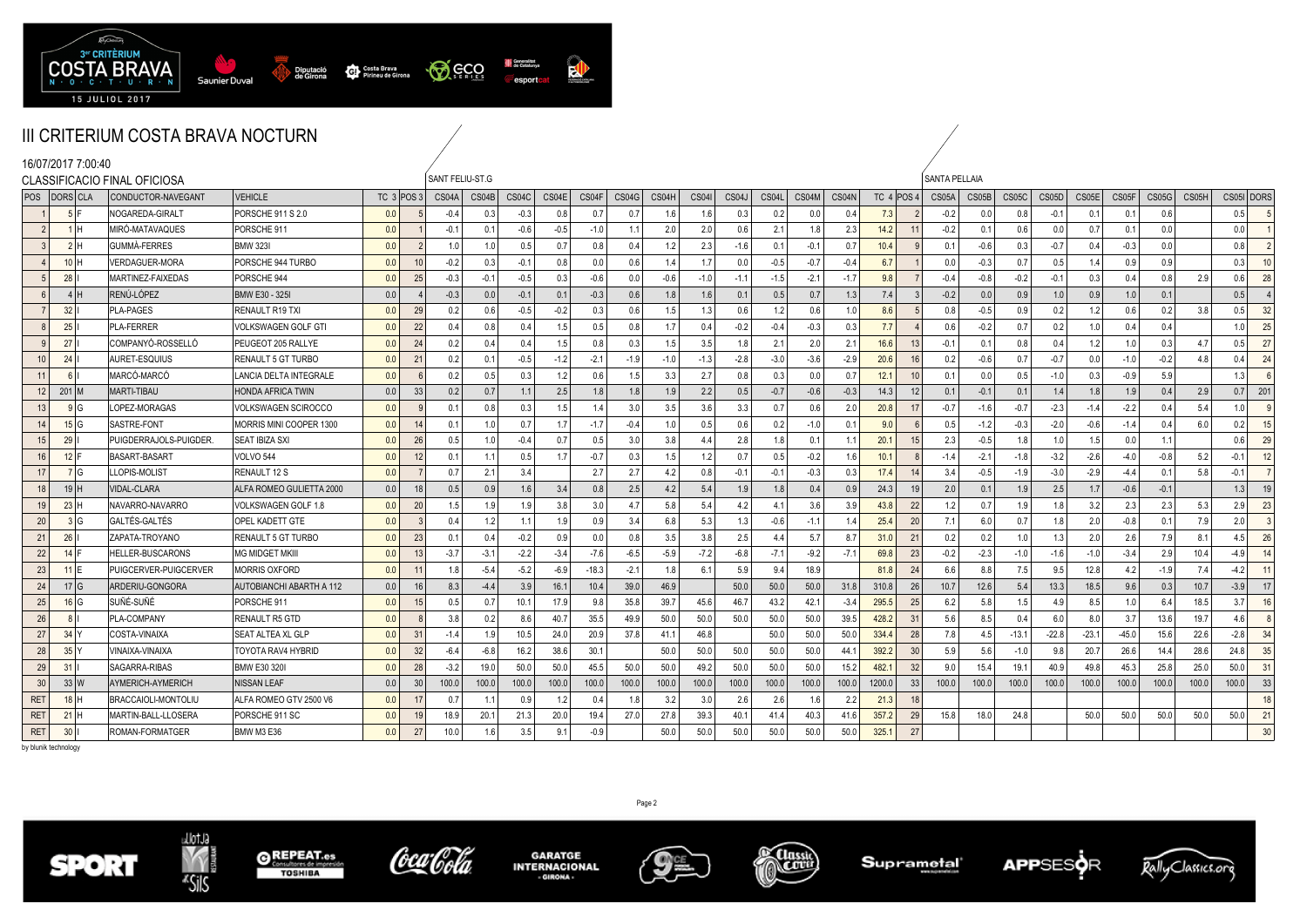

| Km 13.200 Km<br>Km SD OWM<br>Km 1/386 Km<br>Km 1.30 durals<br>Km so dyml<br><b>Km SO OKMIN</b><br><b>Kin S. Agyrilli</b><br>Km 1816 Writin<br>Km So Okmin<br>Kn A JOKNII<br>Km so oknin<br>Km 1 AS OVERILL<br>Lin Apokrall<br><b>Km</b> 3.300 Mml<br>$\sqrt{\phi_{\mathbf{k}}}$<br>Km spoken |
|----------------------------------------------------------------------------------------------------------------------------------------------------------------------------------------------------------------------------------------------------------------------------------------------|



| 16/07/2017 7:00:40            |                              |                                 |              |                |             |        |                 |        |                  |           |                   |         |                  |             |                |        |                  | ちゅうちゅう ちゅうちゅう ちゅう ちゅうちゅう ちゅうしゃ |                  |         |            |     |          |         | *c & *c & *c & *c & *c & |         |            |              |
|-------------------------------|------------------------------|---------------------------------|--------------|----------------|-------------|--------|-----------------|--------|------------------|-----------|-------------------|---------|------------------|-------------|----------------|--------|------------------|--------------------------------|------------------|---------|------------|-----|----------|---------|--------------------------|---------|------------|--------------|
|                               | CLASSIFICACIO FINAL OFICIOSA |                                 |              |                | MADREMANYA  |        |                 |        |                  |           | <b>ELS ANGELS</b> |         |                  |             |                |        |                  |                                |                  |         |            |     | LA GANGA |         |                          |         |            |              |
| POS DORS CLA                  | CONDUCTOR-NAVEGANT           | <b>VEHICLE</b>                  | TC $5$ POS 5 |                | CS06A CS06B |        | $CS06C$ $CS06D$ |        |                  | TC 6 POS6 | CS07A CS07B       |         |                  | CS07C CS07D | CS07E          | CS07F  |                  | CS07G CS07H                    | CS071            | CS07J   | TC 7 POS 7 |     | CS08A    | CS08B   | CS08C                    | CS08D   | CS08E DORS |              |
|                               | NOGAREDA-GIRALT              | PORSCHE 911 S 2.0               | 2.4          |                | 1.0         | 0.3    | 0.1             | $-0.3$ | 1.7 <sub>1</sub> |           | 0.2               | 0.3     | 0.0 <sub>1</sub> | 0.5         | 0 <sub>l</sub> | 0.2    | 0.1              | 0.4                            | 0.2              | 0.4     | 2.7        |     | 0.3      | 0.2     | 0.5                      | 0.7     | 0.1        |              |
|                               | MIRÓ-MATAVAQUES              | PORSCHE 911                     | 1.7          |                | 0.9         | $-0.1$ | $-0.1$          | $-0.8$ | 1.9              |           | $-0.1$            | 0.5     | $-0.2$           | 0.2         | $-0.2$         | $-0.2$ | $-0.1$           | 0.1                            | $-0.2$           | $-0.1$  | 1.9        |     | $-0.3$   | $-0.1$  | 0.3                      | 0.5     | $-0.1$     |              |
|                               | <b>GUMMÀ-FERRES</b>          | <b>BMW 323I</b>                 | 3.2          |                | 1.1         | 0.6    | 1.0             | 0.2    | 2.9              |           | 0.3               | 0.1     | $-0.1$           | $-0.1$      | $-0.5$         | $-0.3$ | $-0.4$           | 0.0                            | $\Omega$         | 0.3     | 2.2        |     | 0.2      | 0.3     | 0.2                      | 0.4     | $-0.4$     |              |
| $10$ H                        | VERDAGUER-MORA               | PORSCHE 944 TURBO               | 5.0          |                | 1.1         | 1.3    | 0.5             | 0.0    | 2.9              |           | 0.3               | 0.4     | 0.3              | 0.6         | $\cap$         | 0.6    | 0.0              | 0.1                            | $-0.2$           | 0.4     | 3.0        |     | 0.3      | 0.0     | 0.4                      | 0.8     | 0.0        |              |
| 28                            | MARTINEZ-FAIXEDAS            | PORSCHE 944                     | 6.5          |                | 1.5         | 1.11   | 0.9             | 0.2    | 3.7              | 10        | $-0.2$            | $-0.3$  | $-0.1$           | $-0.5$      | $-0.5$         | 0.2    | 0.5              | 1.0                            | 0.4              | 0.9     | 4.6        | 10  | $-0.2$   | $-0.2$  | 0.0                      | 0.6     | $-0.1$     | 28           |
| $4$                           | RENÚ-LÓPEZ                   | BMW E30 - 325I                  | 4.6          |                | 0.6         | 0.6    | 0.7             | 0.6    | 2.5              |           | 0.3               | 0.6     | 0.2              | 0.5         | 0.5            | 0.3    | 0.4              | 0.7                            | 0.6              | 0.8     | 4.9        |     | $-0.3$   | $-0.5$  | $-0.3$                   | 0.8     | $-0.4$     |              |
| 32                            | <b>PLA-PAGES</b>             | RENAULT R19 TXI                 | 8.7          |                | 1.6         | 0.9    | 0.9             | $-0.9$ | 4.3              | 12        | 0.1               | 0.6     | 0.2              | 0.3         | 0.2            | $-0.3$ | 0.4              | 0.3                            | 0.2              | 0.6     | 3.2        |     | 0.7      | $-0.3$  | 0.4                      | 0.4     | $-0.2$     | 32           |
| 25                            | <b>PLA-FERRER</b>            | VOLKSWAGEN GOLF GTI             | 4.5          |                | 1.1         | 0.3    | 0.0             | $-1.7$ | 3.1              |           | 0.4               | 0.6     | 0.5              | 0.2         | $-0.2$         | 0.3    | 0.5              | 1.5                            | 04               | 1.2     | 5.8        | 12  | 0.8      | $-0.3$  | 0.2                      | 0.5     | 0.0        | 25           |
| 27                            | COMPANYÓ-ROSSELLÓ            | PEUGEOT 205 RALLYE              | 9.1          |                | 0.8         | 0.4    | 0.3             | $-1.1$ | 2.6              |           | 0.0               |         | $-0.2$           | 0.2         | $-0.3$         | 0.4    | $-0.3$           | 0.3                            | $-0.$            | -0.4    | 2.8        |     | $-0.1$   | 0.2     | 0                        | 0.3     | $-0.5$     | 27           |
| 24<br>10                      | AURET-ESQUIUS                | RENAULT 5 GT TURBO              | 8.6          |                | 0.8         | 0.5    | 0.0             | $-0.8$ | 2.1              |           | 0.3               | 0.3     | 0.4              | 0.4         | $-0.3$         | 0.2    | 0.0              | 0.5                            | 0.0              | $-0.3$  | 2.7        |     | 0.7      | $-0.1$  | 0.4                      | 0.4     | $-0.8$     | 24           |
| 11                            | MARCÓ-MARCÓ                  | LANCIA DELTA INTEGRALE          | 10.0         |                | 2.5         | 2.2    | 1.2             | 0.3    | 6.2              | 17        | 0.4               | 0.6     | 0.5              | 11          | 04             | 0.4    | 0.6              | 1.5                            | 06               | 0.6     | 6.7        | 13  | 0.7      | 0.3     | 0 <sub>f</sub>           | 1.0     | $-0.1$     |              |
| $201$ M<br>12 <sup>1</sup>    | <b>MARTI-TIBAU</b>           | <b>HONDA AFRICA TWIN</b>        | 9.4          |                | 1.3         | 0.2    | 0.4             | 0.3    | 2.2              |           | 0.4               | 0.4     | 0.6              | 1.2         | 1 <sub>0</sub> | 0.4    | 0.4              | 0.6                            | 0.3              | 1.6     | 6.9        | 14  | 0.8      | $-0.3$  | 0.7                      | 0.8     | 0.4        | 201          |
| 13                            | LOPEZ-MORAGAS                | VOLKSWAGEN SCIROCCO             | 15.7         |                | 2.8         | 3.2    | 0.7             | $-0.6$ | 7.3              | 18        | 0.2               | 0.4     | 0.0 <sub>1</sub> | 0.2         | $-0.5$         | $-0.5$ | 0.0              | 0.0                            | 0.,              | 0.7     | 2.6        |     | 0.5      | $-0.4$  | 0.3                      | 0.7     | 0.0        |              |
| 15 G<br>14                    | SASTRE-FONT                  | MORRIS MINI COOPER 1300         | 12.6         |                | 1.4         | 2.2    | 1.0             | 0.2    | 4.8              | 13        | 0.0               | 0.2     | 0.0              | $-0.3$      | $\Omega$       | 2.0    | 2.8              | 2.6                            | 0.6              | 0.9     | 9.5        | 17  | 0.5      | 0.3     | 0.8                      | 0.9     | $-0.5$     |              |
| 29<br>15                      | PUIGDERRAJOLS-PUIGDER.       | <b>SEAT IBIZA SXI</b>           | 8.8          |                | 1.9         | 18     | 1.4             | 0.0    | 5.1              | 15        | 0.6               | 1.1     | 1.4              | 0.5         | $^{\circ}$     | 1.6    | 1.8              | 1.2                            | $-0.4$           | 0.1     | 8.8        | 15  | 2.4      | 0.8     |                          | 2.5     | 0.41       | 29           |
| $12$  <br>16                  | BASART-BASART                | <b>VOLVO 544</b>                | 21.2         |                | 1.7         | 2.7    | 1.3             | 0.1    | 5.8              | 16        | $-0.9$            | $-0.6$  | 0.3              | $-0.4$      | $-0.7$         | 1.3    | 4.2              | 2.9                            | $-1.3$           | $-0.1$  | 12.7       | 19  | 0.3      | $-0.8$  | $-0.7$                   | 0.4     | $-0.7$     | 12           |
| 7 G<br>17 <sup>1</sup>        | LOPIS-MOLIST                 | RENAULT 12 S                    | 22.1         |                | 1.1         | 2.3    | 1.5             | 0.2    | 5.1              | 14        | $-0.7$            | $-0.8$  | 0.6              | $-0.8$      | $-18$          | 1.4    | 4.2              | 3.9                            | 0.7              | $-0.4$  | 15.3       | 21  | $-0.4$   | $-1.6$  | $-1.9$                   | $-1.6$  | $-3.1$     |              |
| 19H<br>18 I                   | <b>VIDAL-CLARA</b>           | ALFA ROMEO GULIETTA 2000        | 10.2         |                | 1.3         | 3.1    | 4.3             | 2.1    | 10.8             | 20        | 1.1               | 1.6     | 0.7              | $-0.6$      | 1.3            | 2.9    | 2.8              | 2.0                            | 1.0 <sub>1</sub> | 0.3     | 14.3       | 20  | 2.2      | 1.0     | 1.7                      | 2.6     | 0.7        |              |
| 23<br>19                      | NAVARRO-NAVARRO              | VOLKSWAGEN GOLF 1.8             | 21.6         |                | 3.1         | 3.4    | 3.6             | 3.5    | 13.6             | 22        | 0.8               | 1.8     | 1.7              | 2.5         | 2.7            | 3.0    | 3.2              | 3.6                            |                  | 0.3     | 20.8       | 22  | 3.3      | 2.9     | 3.6                      | 3.4     | 2.7        | 23           |
| 20                            | GALTÉS-GALTÉS                | OPEL KADETT GTE                 | 28.4         | 2              | 3.6         | 4.8    | 3.6             | 2.2    | 14.2             | 23        | 0.6               | 0.1     | 3.1              | 1.1         |                | 3.8    | 6.6              | 5.2                            |                  | 3.1     | 26.9       | 23  | 1.8      | 1.8     | $-1.7$                   | 2.0     | 0.8        |              |
| 26<br>21                      | ZAPATA-TROYANO               | RENAULT 5 GT TURBO              | 27.8         | $\mathcal{P}$  | 1.3         | 0.6    | $-0.3$          | $-1.8$ | 40 <sup>1</sup>  | 11        | $-0.2$            | $-0.7$  | $-0.4$           | 0.0         | . በ ይ          | 1.2    | 0.9 <sup>°</sup> | 1.8                            |                  | 2.4     | 9.4        | 16  | 0.5      | 0.4     | -1.2                     | 1.6     | 11         | 26           |
| 22<br>14                      | <b>HELLER-BUSCARONS</b>      | MG MIDGET MKIII                 | 27.7         | $\overline{2}$ | 2.9         | 2.1    | 3.9             | 2.1    | 11.0             | 21        | $-0.9$            | 0.5     | 2.1              | $-1.1$      | -18            | $-0.4$ | 2.1              | 1.5                            | $-0.8$           | 0.2     | 11.4       | 18  | 16       | 0.1     |                          | 1.4     | 0.2        |              |
| 23<br>$11$ IF                 | PUIGCERVER-PUIGCERVER        | <b>MORRIS OXFORD</b>            | 62.9         | $\overline{2}$ | $-0.1$      | 46     | $-0.9$          | 4.1    | 9.7              | 19        | 1.5               | $-3.8$  | 0.2              | 3.1         | $-4$           | $-3.1$ | 3.6              | 2.9                            | $-6.8$           | $-10.0$ | 39.4       | 24  | $-0.1$   | 1.3     | $-1.5$                   | $-0.3$  | 0.3        |              |
| 24<br>$17 \, \text{IG}$       | ARDERIU-GONGORA              | <b>AUTOBIANCHI ABARTH A 112</b> | 85.0         | 26             | $-13.9$     | $-6.7$ | $-4.9$          | 1.5    | 27.0             | 25        | $-4.7$            | $-8.1$  | $-11.2$          | $-7.3$      | $-8.$          | $-4.8$ | 3.5              | 4.6                            | $-3.5$           | $-2.4$  | 58.2       | 25  | $-12.4$  | $-5.6$  | $-5.3$                   | $-1.8$  | 2.8        |              |
| 25<br>16 G                    | SUÑÉ-SUÑÉ                    | PORSCHE 911                     | 56.5         | -23            | 2.9         | 7.9    | 8.2             | 13.5   | 32.5             | 26        | 3.4               | 0.8     | 4.2              | 9.2         | 12.1           | 15.2   | 27.9             | 32.4                           | 24.7             | 19.1    | 149.0      | -27 | 2.5      | 4.9     |                          | 2.5     | 3.8        | 16           |
| 26                            | PLA-COMPANY                  | <b>RENAULT R5 GTD</b>           | 70.1         | 25             | 1.8         | 8.5    | 13.5            | 19.2   | 43.0             | 28        | $-5.3$            | $-4.3$  | $-1.5$           | 6.1         | 11.3           | 16.2   | 29.1             | 34.7                           | 21.0             | 11.4    | 140.9      | 26  | $-15.4$  | $-4.7$  | $-1.0$                   | 1.3     | 6.1        |              |
| 27<br>34                      | COSTA-VINAIXA                | SEAT ALTEA XL GLP               | 157.3        | 28             | $-3.8$      | 8.7    | 2.8             | 24.5   | 39.8             | 27        | $-5.1$            | $-13.4$ | $-12.0$          | 6.3         | 11.7           | 14.6   | 23.3             | 25.0                           | 17.5             | 21.2    | 150.1      | 28  | $-2.6$   | 4.7     | 12.5                     | 18.3    | 20.9       | 34           |
| 28<br>35                      | <b>/INAIXA-VINAIXA</b>       | TOYOTA RAV4 HYBRID              | 137.4        | $\overline{2}$ | $-9.8$      | $-5.2$ | 7.0             | 28.1   | 50.1             | 29        | $-12.4$           | $-22.8$ | $-24.1$          | $-15.7$     | $-5.7$         | 1.1    | 16.0             | 25.1                           | 21.3             | 16.9    | 161.1      | 29  | $-44.8$  | $-34.0$ | $-21.3$                  | $-10.7$ | 12.0       | 35           |
| 29<br>31                      | SAGARRA-RIBAS                | <b>BMW E30 3201</b>             | 280.3        | 2!             | 9.9         | 17.0   | 42.4            | 50.0   | 119.3            | 30        |                   | 9.8     | 19.3             | 31.2        | 32.6           | 35.3   | 45.5             | 50.0                           | 50.0             | 50.0    | 335.1      | 30  | $-21.0$  | $-15.5$ | $-15.7$                  | $-11.3$ | $-5.9$     | 31           |
| 33 <br>30                     | <b>AYMERICH-AYMERICH</b>     | <b>NISSAN LEAF</b>              | 900.0        | -3             | 100.0       | 100.0  | 100.0           | 100.0  | 400.0            | 31        | $-0.1$            | 0.0     | $-0.2$           | $-1.0$      | $-1.1$         | 0.1    | 0.9              |                                | 0.3              | 0.2     | 3.9        |     | 0.2      | 0.3     | $0.\overline{3}$         | 0.8     | 0.4        | 33           |
| <b>RET</b><br>18 <sup>1</sup> | BRACCAIOLI-MONTOLIU          | ALFA ROMEO GTV 2500 V6          |              |                |             |        |                 |        |                  |           |                   |         |                  |             |                |        |                  |                                |                  |         |            |     |          |         |                          |         |            |              |
| <b>RET</b><br>21              | MARTIN-BALL-LLOSERA          | PORSCHE 911 SC                  | 308.6        | 3 <sup>1</sup> | 6.5         | 8.3    | 4.2             | 2.9    | 21.9             | 24        |                   |         |                  |             |                |        |                  |                                |                  |         |            |     |          |         |                          |         |            | 21           |
| <b>RET</b><br>30 <sup>1</sup> | ROMAN-FORMATGER              | <b>BMW M3 E36</b>               |              |                |             |        |                 |        |                  |           |                   |         |                  |             |                |        |                  |                                |                  |         |            |     |          |         |                          |         |            | $30^{\circ}$ |

by blunik technology









**GARATGE<br>INTERNACIONAL**  $. QIBOMA$ 



Page 3

**CONSIDERATION** 



**APPSESOR** 

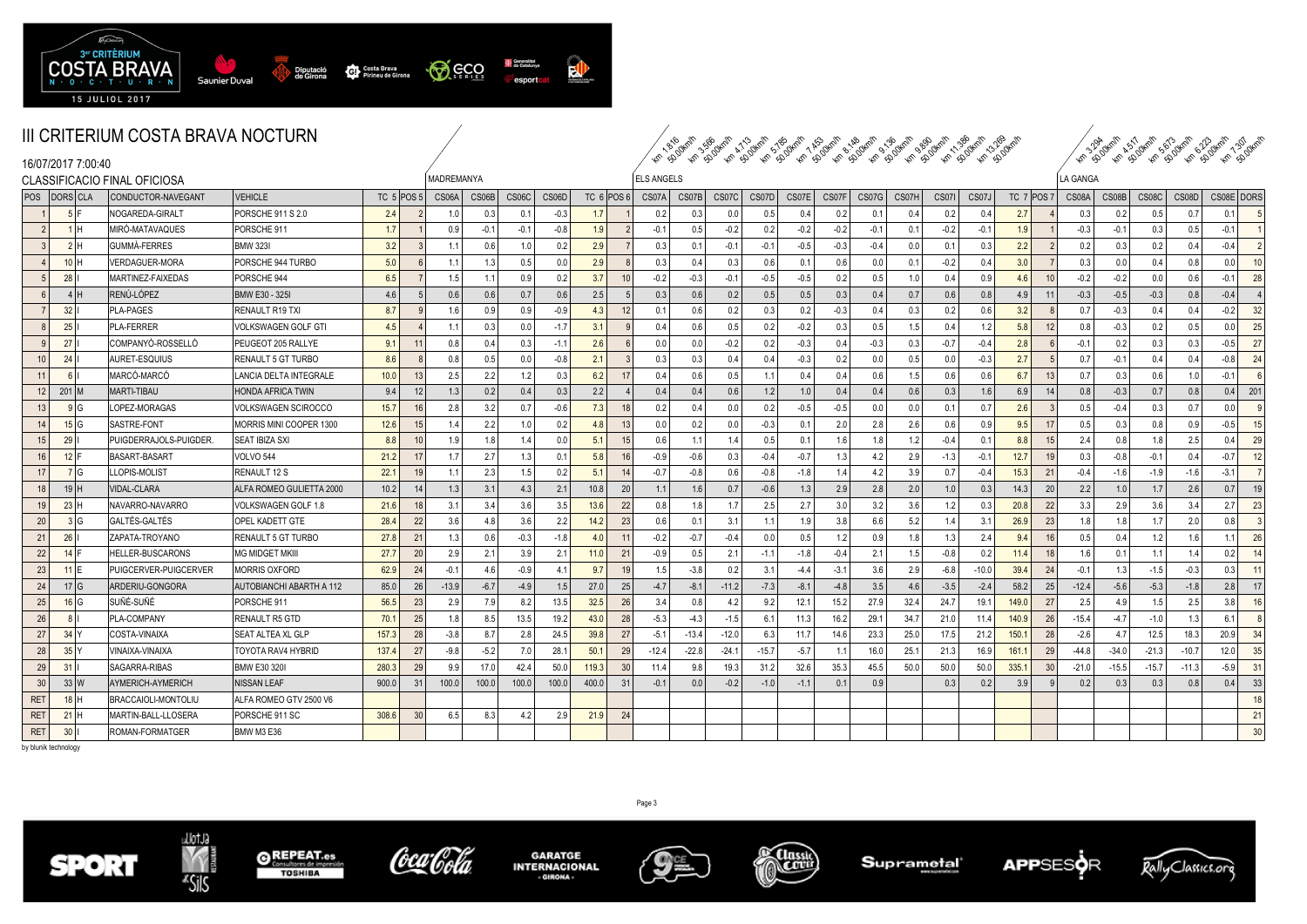

|                              | <u>III UNITENIUM UUSTA DNAVA NUUTUNN</u> |                                 |       |            | S.GO           | 1.159                       | <b>Km BBlA</b> | Km10.195 |                  |                 | <b>Km AASOKOIN</b> |                  |                    |                   |                   |                   |        |              |              |                  |        |        |         |                         |               | <b>HT SO DKMM 1633 UNIT</b> |     |
|------------------------------|------------------------------------------|---------------------------------|-------|------------|----------------|-----------------------------|----------------|----------|------------------|-----------------|--------------------|------------------|--------------------|-------------------|-------------------|-------------------|--------|--------------|--------------|------------------|--------|--------|---------|-------------------------|---------------|-----------------------------|-----|
| 16/07/2017 7:00:40           |                                          |                                 |       |            | $\mathcal{P}$  | $\mathcal{D}_{\mathcal{L}}$ |                |          |                  |                 |                    |                  |                    |                   |                   |                   |        |              |              |                  |        |        |         |                         |               |                             |     |
| CLASSIFICACIO FINAL OFICIOSA |                                          |                                 |       |            | <b>ROMANYA</b> |                             |                |          |                  |                 | SANT FELIU-ST.G    |                  |                    |                   |                   |                   |        |              |              |                  |        |        |         |                         | SANTA PELLAIA |                             |     |
| POS DORSCLA                  | CONDUCTOR-NAVEGANT                       | <b>VEHICLE</b>                  |       | TC 8 POS 8 | CS09A          | CS09B                       | CS09C          | CS09D    | TC 9 POS9        |                 | CS10A              | CS10B            | CS <sub>10</sub> C | CS <sub>10E</sub> | CS <sub>10F</sub> | CS <sub>10G</sub> | CS10H  | <b>CS101</b> | <b>CS10J</b> | <b>CS10K</b>     | CS10L  | CS10M  | CS10N   | <b>TC 10 POS10</b>      |               | CS11A CS11B DORS            |     |
| 5F                           | NOGAREDA-GIRALT                          | <b>PORSCHE 911 S 2.0</b>        | 18    |            | 0.2            | $-0.2$                      | 0.7            | 0.5      |                  | 13              | 0.0                | 0.3              | 0.1                | 0.7               | 0.5               | 0.2               | 1.3    | 0.9          | 0.2          | 1.2              | $-0.2$ | $-0.3$ | 0.2     | 6.1                     | $-0.2$        | 0.4                         |     |
| 1H                           | MIRÓ-MATAVAQUES                          | PORSCHE 911                     | 1.3   |            | 0.5            | 0.1                         | 0.7            | 0.3      |                  | 12              | 0.1                | 0.2              | $-0.6$             | 0.0               | $-0.4$            | 1.0 <sub>1</sub>  | 1.7    | 2.0          | 0.0          | 1.0              | $-0.1$ | $-0.1$ | 0.2     | 7.4                     | $-0.7$        | $-0.1$                      |     |
| 2H                           | GUMMÀ-FERRES                             | <b>BMW 323I</b>                 | 1.5   |            | 0.2            | 0.0                         | 0.6            | 0.7      | 1.5              | $\mathbf{q}$    | 0.0                | 0.9              | 0.4                | 0.4               | 0.6               | $-0.1$            | 1.5    | 1.2          | 0.1          | 0.7              | $-0.2$ | $-0.1$ | 0.2     | 6.4                     | 0.3           | $-0.4$                      |     |
| $10$ H                       | VERDAGUER-MORA                           | PORSCHE 944 TURBO               | 1.5   |            | 0.7            | 0.5                         | 0.6            | 0.4      | 2.2              | 17 <sup>1</sup> | $-0.2$             | 0.2              | $-0.3$             | 0.4               | 0.2               | $-1.1$            | 1.2    | 0.6          | $-1.2$       | $-0.1$           | $-0.3$ | $-0.1$ | 0.6     | 6.5                     | $-0.3$        | $-0.3$                      | 10  |
| 28                           | MARTINEZ-FAIXEDAS                        | PORSCHE 944                     | 1.1   |            | 0.2            | 0.0                         | 0.3            | 0.0      | 0.5              |                 | $-0.4$             | 0.8              | $-0.6$             | 0.6               | $-0.7$            | 0.2               | 0.2    | $-0.8$       | $-1.0$       | 0.0              | $-0.8$ | $-0.8$ | $-0.1$  | 7.0                     | $-0.2$        | $-0.6$                      | 28  |
| 4H                           | RENÚ-LÓPEZ                               | <b>BMW E30 - 325I</b>           | 2.3   |            | $-0.5$         | $-0.1$                      | 0.5            | 0.6      | 1.7              | 14              | $-0.3$             | 0.4              | 0.0                | 0.6               | 0.3               | 1.0               | 2.2    | 0.9          | 0.3          | 1.4              | 0.3    | 0.6    | 1.2     | 9.5                     | $-0.1$        | $-0.6$                      |     |
| 32                           | <b>PLA-PAGES</b>                         | <b>RENAULT R19 TXI</b>          | 2.0   |            | 0.3            | 0.7                         | 0.4            |          | 2.5              | 20              | 0.1                | 1.0              | $-0.1$             | 1.5               | 1.4               | 0.5               | 0.7    | 0.5          | $-0.3$       | 1.2              | $-0.6$ | $-1.0$ | $-0.1$  | 9.0                     | 0.2           | $-0.2$                      | 32  |
| 25                           | <b>PLA-FERRER</b>                        | VOLKSWAGEN GOLF GTI             | 1.8   |            | $-0.1$         | $-0.1$                      | 0.1            | 0.1      | 0.4              | 2               | 0.3                | 0.6              | 0.4                | 1.6               | 0.0               | 11                | 1.6    | 0.4          | 0.1          | 1.8              | 0.2    | 0.1    | 1.6     | 9.8                     | 2.0           | $-0.6$                      | 25  |
| 27                           | COMPANYÓ-ROSSELLÓ                        | PEUGEOT 205 RALLYE              | 1.4   |            | 0.5            | 0.4                         | 0.8            | $-0$ .   |                  | 15              | $-0.1$             | 0.0 <sub>1</sub> | $-0.4$             | 0.2               | $-0.5$            | 1.4               | 2.9    | 1.3          | $-0.4$       | 1.0 <sub>l</sub> | $-0.8$ | $-1.0$ | $-0.7$  | 10.7                    | 0.7           | $-0.5$                      | 27  |
| 24<br>10 <sup>1</sup>        | AURET-ESQUIUS                            | <b>RENAULT 5 GT TURBO</b>       | 2.4   | 13         | $-0.4$         | $-0.2$                      | $-0.3$         | $-0.2$   | 1.1              |                 | 0.3                | 0.6              | 0.3                | 1.0 <sub>1</sub>  | 0.1               | 1.4               | 2.1    | 1.8          | $-0.1$       | 1.2              | 0.2    | 0.3    | 1.6     | 11.0                    | 3.0           | $-0.7$                      | 24  |
| 6<br>11                      | MARCÓ-MARCÓ                              | LANCIA DELTA INTEGRALE          | 2.7   | 14         | 0.3            | 0.6                         | 0.5            | 0.9      | 2.3              | 18              | 0.2                | 0.9              | 0.4                | 1.6               | 0.6               | 1.6               | 2.3    | 1.8          | 0.1          | 1.5              | 0.5    | 0.5    | 1.0     | 13.0                    | 0.7           | $-0.3$                      |     |
| $12$ 201 M                   | <b>MARTI-TIBAU</b>                       | <b>HONDA AFRICA TWIN</b>        | 3.0   | 16         | 0.3            | 0.4                         | 0.5            | 0.3      | 1.5              | 11              | $-0.3$             | 0.0              | $-0.2$             | 1.0               | $-1.1$            | 1.4               | 1.5    | 1.7          | 0.3          | 1.8              | $-0.2$ | $-0.3$ | 0.8     | 10.6                    | $-0.1$        | $-0.4$                      | 201 |
| 9G<br>13                     | LOPEZ-MORAGAS                            | VOLKSWAGEN SCIROCCO             | 1.9   |            | 0.1            | 0.1                         | 0.5            | 0.6      | $\overline{1}$ : |                 | 0.0                | 0.8              | 0.3                | 1.3               | 0.3               | 1.6               | 1.7    | $-0.2$       | $-0.4$       | 0.7              | $-0.8$ | $-0.9$ | 0.5     | 9.5                     | $-0.6$        | $-1.5$                      |     |
| 15 G<br>14                   | SASTRE-FONT                              | MORRIS MINI COOPER 1300         | 3.0   | 15         | $-1.4$         | 0.3                         | 0.0            | 0.2      | 1.9              | 16              | $-0.3$             | 0.8              | $-0.2$             | $-0.7$            | $-4.0$            | 0.3               | 1.8    | 1.9          | 2.0          | 3.3              | 1.7    | 1.5    | 2.2     | 20.7                    | $-0.8$        | $-1.1$                      | 15  |
| 29<br>15                     | PUIGDERRAJOLS-PUIGDER                    | <b>SEAT IBIZA SXI</b>           | 7.9   | 20         | 0.0            | $-0.1$                      | 0.2            | 0.3      | 0.6              |                 | 0.8                | 1.5              | $-0.1$             | 1.9               | 0.7               | 1.0               | 2.0    | 3.1          | 1.1          | 2.5              | 0.7    | $-0.6$ | 0.4     | 16.4<br>-15             | 1.7           | 0.4                         | 29  |
| 16<br>$12$ F                 | BASART-BASART                            | <b>VOLVO 544</b>                | 2.3   | 12         | $-0.8$         | $-1.0$                      | 0.0            | 1.6      | 3.4              | 23              | $-1.4$             | $-0.9$           | $-1.8$             | $-2.1$            | $-4.8$            | 0.1               | 1.2    | 0.6          | $-0.9$       | 0.5              | 0.5    | 0.3    | 2.2     | 17.3                    | $-1.5$        | $-2.5$                      | 12  |
| 7 G<br>17                    | LOPIS-MOLIST                             | RENAULT 12 S                    | 8.6   | 23         | $-0.5$         | $-0.3$                      | $-0.2$         | $-0.1$   | $-1.1$           | 6               | $-0.3$             | 0.0              | 0.5                | $-0.6$            | $-3.6$            | $-0.1$            | 1.7    | 14           | 0.0          | 1.7              | 0.0    | $-0.8$ | $-0.2$  | 10.9                    | 0.7           | $-0.2$                      |     |
| 19H<br>18 <sup>1</sup>       | VIDAL-CLARA                              | ALFA ROMEO GULIETTA 2000        | 8.2   | 22         | 0.2            | $-0.4$                      | $-1.3$         | $-0.7$   | 2.6              | 21              | 0.9                | 1.8              | 1.8                | 2.7               | $-0.1$            | 1.4               | 3.3    | 3.6          | 1.5          | 3.3              | 1.1    | $-0.7$ | 0.5     | 22.7                    | 3.5           | 0.4                         | 19  |
| 23H<br>19                    | NAVARRO-NAVARRO                          | VOLKSWAGEN GOLF 1.8             | 15.9  | 25         | $-1.7$         | $-3.1$                      | $-1.3$         | $-1.8$   | 7.9              | 25              | 1.3                | 1.7              | 1.3                | 2.6               | 1.7               | 4.2               | 5.7    | 6.0          | 5.1          |                  | 2.2    |        | 2.2     | 35.3                    | 1.7           | 0.5                         | 23  |
| 20 <sup>1</sup><br>3 G       | GALTÉS-GALTÉS                            | OPEL KADETT GTE                 | 8.1   | 21         | 0.1            | 0.3                         | 0.5            | 0.6      | 1.5              | 10              | 0.8                | 1.8              | 2.0                | 1.3               | $-0.1$            | 4.0               |        | 8.0          | 6.1          | 8.0              | 1.6    |        | 4.4     | 39.4<br>$2^{\circ}$     | 6.5           | 7.2                         |     |
| 21<br>26                     | ZAPATA-TROYANO                           | RENAULT 5 GT TURBO              | 4.8   | 19         | 2.9            | 3.7                         | 3.1            | 3.5      | 13.2             | 26              | $-0.7$             | $-0.2$           | $-0.1$             | 0.8               | 0.0               | 3.0               | 3.6    | 4.2          | 2.5          | 3.5              | 20.6   | 47.5   |         | 86.7<br>23              | 4.8           | 0.0                         | 26  |
| 22<br>14                     | HELLER-BUSCARONS                         | <b>MG MIDGET MKIII</b>          | 4.4   | 18         | $-11.3$        | $-9.4$                      | 5.9            |          | 26.6             | 29              | $-4.1$             | $-3.3$           | $-2.4$             | $-2.1$            | $-4.8$            | $-4.6$            | $-3.6$ | $-3.5$       | $-0.8$       | 0.7              | $-1.6$ | $-3.8$ | $-1.2$  | 36.5<br>-20             | 0.7           | $-2.1$                      |     |
| 23<br>$11$ IE                | PUIGCERVER-PUIGCERVER                    | <b>MORRIS OXFORD</b>            | 3.5   | 17         | 1.5            | 2.0                         | 0.2            | 0.3      | 4.0              | 24              | $-1.3$             | $-1.2$           | $-1.4$             | $-2.6$            | $-12.8$           | 3.6               | 7.0    | 8.4          | 8.1          | 10.0             | 5.9    | 5.2    | 3.1     | 22<br>70.6              | 7.4           | 8.9                         |     |
| 17 G<br>24                   | ARDERIU-GONGORA                          | <b>AUTOBIANCHI ABARTH A 112</b> | 27.9  | 26         | $-11.6$        | $-4.9$                      | 0.4            | $-2.6$   | 19.5             | 27              | 1.8                | $-13.1$          | $-8.9$             | 1.8               | $-3.5$            | 14.6              | 21.1   | 34.0         | 40.9         | 44.1             | 45.8   | 41.0   | $-7.7$  | 278.3<br>2 <sup>2</sup> | 10.1          | 13.4                        | 17  |
| 25<br>16 G                   | SUÑÉ-SUÑÉ                                | PORSCHE 91                      | 15.2  | 24         | 0.1            | 0.0                         | 0.1            | $-0.2$   | 0.4              |                 | 0.5                | $-0.3$           | 5.8                | 14.8              | 9.1               | 39.4              | 45.3   |              | 50.0         | 50.0             | 50.0   | 44.6   | $-1.7$  | 311.5<br>-25            | 9.2           | 12.0                        | 16  |
| 26<br>8                      | PLA-COMPANY                              | RENAULT R5 GTD                  | 28.5  | 27         | 0.6            | 0.6                         | 0.6            | 0.5      | 2.3              | 19 <sup>1</sup> | 1.6                | $-9.5$           | 0.5                | 16.6              | 14.7              | 31.6              | 36.7   | 41.8         | 43.7         | 45.9             | 45.3   | 41.2   | 2.2     | 331.3<br>26             | 6.3           | 7.9                         |     |
| 27<br>34                     | COSTA-VINAIXA                            | SEAT ALTEA XL GLP               | 59.0  | 28         | $-4.9$         | $-25.5$                     | $-15.4$        | $-13.6$  | 59.4             | 30              | 1.4                | 5.9              | 7.8                | 17.5              | 38.2              | 50.0              | 50.0   | 49.          | 44.3         | 45.8             | 33.7   | 16.5   | $-18.2$ | 378.4<br>$^{2}$         | 8.4           | 5.8                         | 34  |
| 28<br>35                     | /INAIXA-VINAIXA                          | TOYOTA RAV4 HYBRID              | 122.8 | 30         | $-5.3$         | $-7.5$                      | $-5.4$         | $-1.6$   | 19.8             | 28              | $-1.4$             | $-7.2$           | 4.0                | 15.6              | 20.7              | 39.2              | 47.4   | 50.0         | 50.0         | 50.0             | 50.0   | 50.0   | 50.0    | 434.9<br>- 29           | 5.0           | 8.8                         | 35  |
| 29<br>31                     | SAGARRA-RIBAS                            | BMW E30 320I                    | 69.4  | 29         | $-0.6$         | $-0.2$                      | 1.9            | $\Omega$ | 2.8              | 22              | 6.0                | $-7.7$           | $-3.0$             | 18.4              | 15.6              | 30.6              | 34.8   | 38.8         | 40.6         | 42.5             | 50.0   | 50.    | 50.0    | 388.0<br>28             | 9.6           | 17.7                        | 31  |
| 33 W<br>30                   | AYMERICH-AYMERICH                        | <b>NISSAN LEAF</b>              | 2.0   | 10         | $-0.7$         | $-0.1$                      | 0.1            | 0.0      | 0.9              |                 | 100.0              | 100.0            | 100.0              | 100.0             | 100.0             | 100.0             | 100.0  | 100.0        | 100.0        | 100.0            | 100.0  | 100.0  | 100.0   | 1300.0<br>30            | 100.0         | 100.0                       | 33  |
| $18$ H<br><b>RET</b>         | BRACCAIOLI-MONTOLIU                      | ALFA ROMEO GTV 2500 V6          |       |            |                |                             |                |          |                  |                 |                    |                  |                    |                   |                   |                   |        |              |              |                  |        |        |         |                         |               |                             |     |
| <b>RET</b><br>21H            | MARTIN-BALL-LLOSERA                      | PORSCHE 911 SC                  |       |            |                |                             |                |          |                  |                 |                    |                  |                    |                   |                   |                   |        |              |              |                  |        |        |         |                         |               |                             |     |
| <b>RET</b><br>$30$           | ROMAN-FORMATGER                          | BMW M3 E36                      |       |            |                |                             |                |          |                  |                 |                    |                  |                    |                   |                   |                   |        |              |              |                  |        |        |         |                         |               |                             |     |

by blunik technology









**GARATGE<br>INTERNACIONAL JOHNNA** 



Page 4

**Suprametal** 





∑uas<br>∂NC0